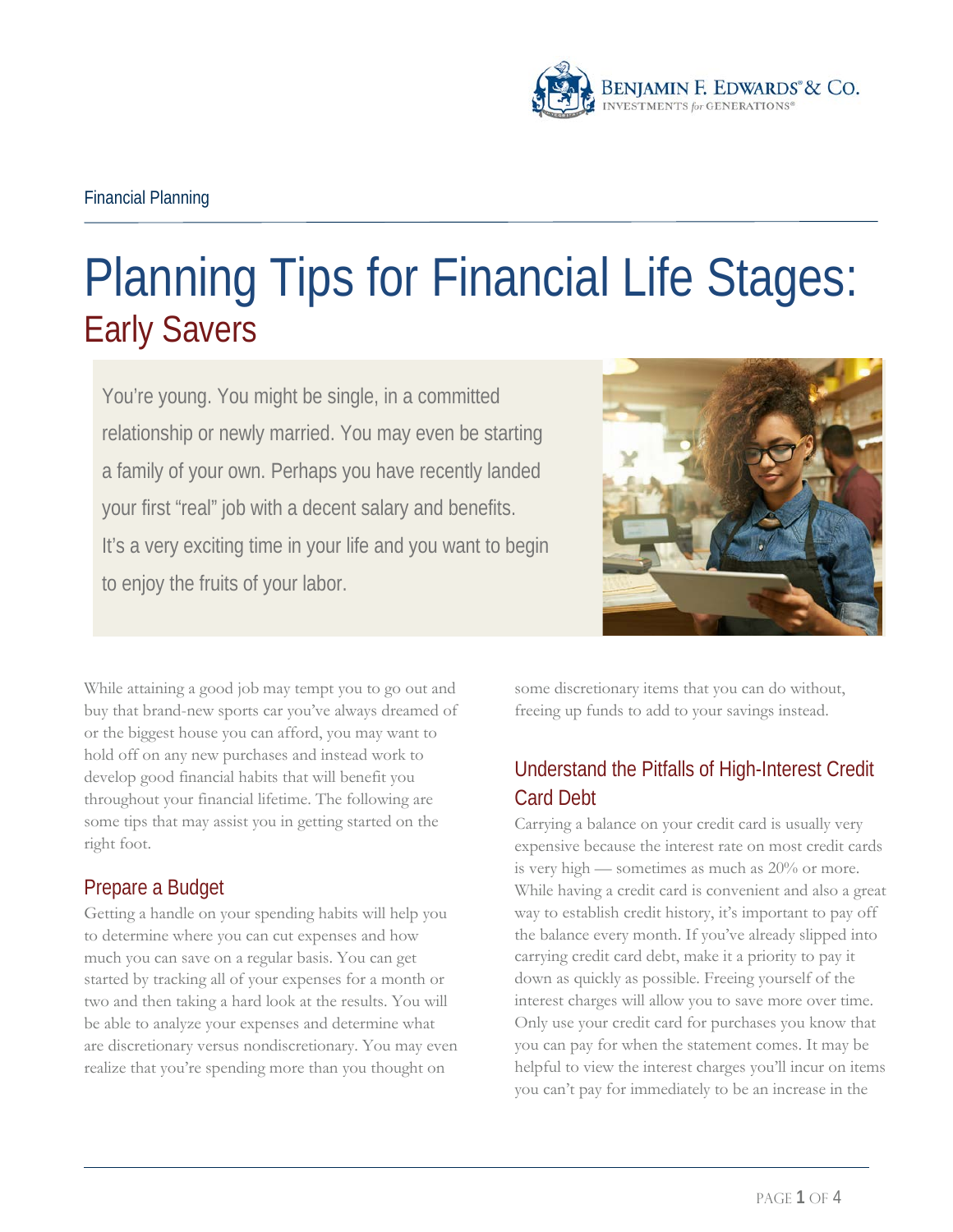

#### Financial Planning

price of what you are buying, thereby making the item more expensive and less desirable.

If you always pay your credit card balance in full, consider a credit card that has a rewards program that will compensate you in the form of cash back, airline miles or discounts on everyday purchases you make.

#### Pay Yourself First

If your employer offers a retirement (401(k) or other) plan, enroll in it as soon as you are eligible. Doing so will allow you to "pay yourself first," whereby funds are diverted from your paycheck directly into the retirement plan. This will help you to avoid the temptation that comes with having the funds deposited into your checking account with the rest of your net paycheck where they are easy to access and spend. You'll also be taking advantage of dollar cost averaging, whereby you commit to a set dollar amount to invest from each paycheck and as a result, you purchase more shares when the price of your selected investment is low and less shares when the price is high, resulting in a lower average cost per share than the average price per share for that investment over the same time period

In addition, the funds will begin to compound taxdeferred, which is a very powerful way to accumulate savings over time. For example, if you invest \$5,000 a year earning 6% per year starting at age 25, you'll have about \$820,000 at age 65. If you wait until age 45 to begin investing and invest \$5,000 a year earning 6% per year, you'll only have about \$195,000 at age 65. The key is starting early so that your funds have more time to compound, resulting in a larger amount at retirement.



## **Retirement Plan Participation** Age 21 and Over



*Retirement Plan Participation: Survey of Income and Program Participation (SIPP) Data, 2012, www.ebri.org*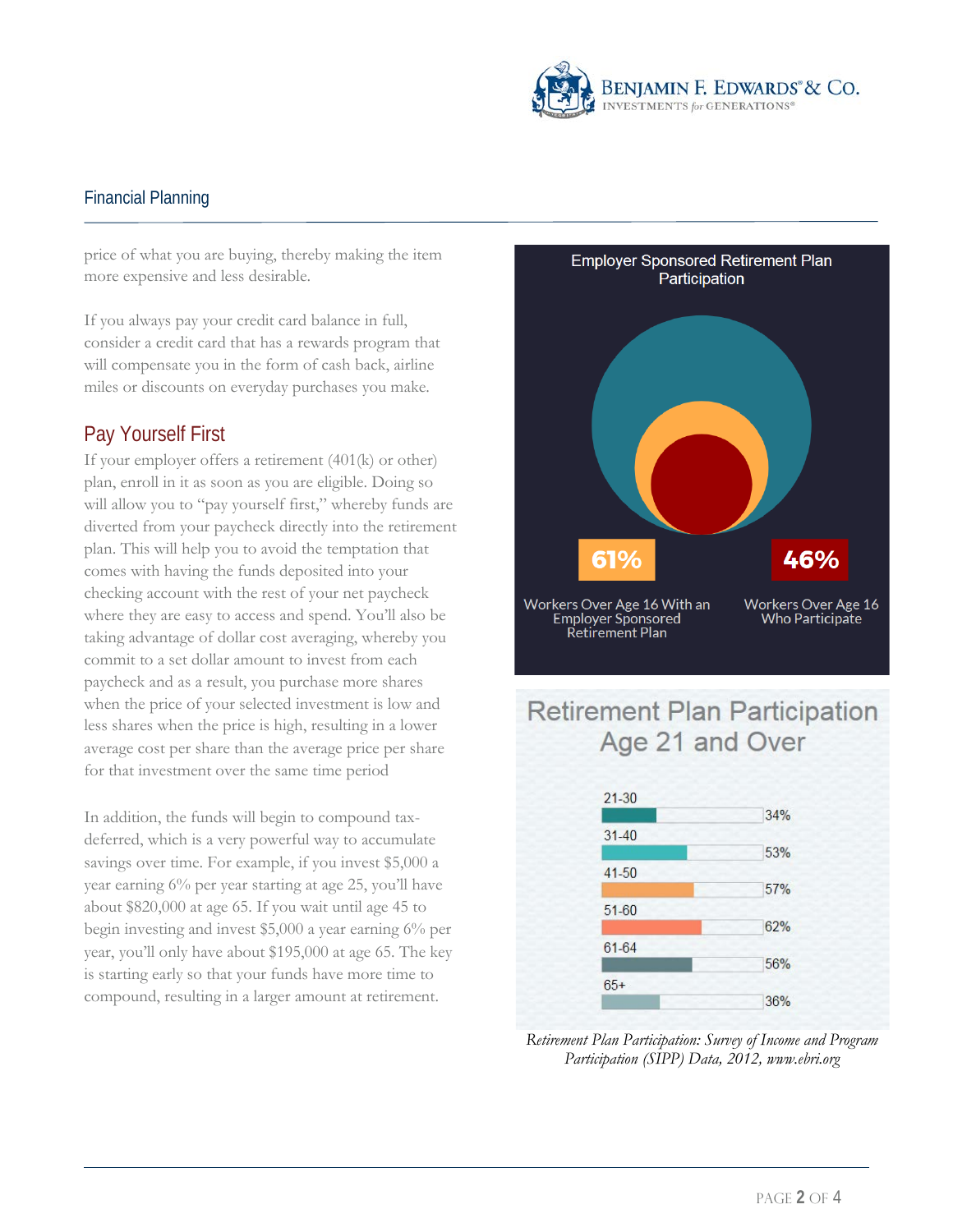

#### Financial Planning

## Take Advantage of Employer Matching Contributions

In determining how much to contribute to an employersponsored retirement plan, check to see if your employer matches a certain portion of your contributions to the plan. You'll want to contribute at least as much as the employer will match. You can then increase your contributions over time, such as quarterly, annually or when you receive a pay raise.

## Save Outside of Your Employer Retirement Plan

It's also important to save for other things such as an emergency fund (generally, 3-6 months' worth of living expenses is recommended) or even your first home purchase. Paying yourself first also works well for other types of savings vehicles. Consider having a portion of your paycheck deposited directly into a Roth IRA or even a taxable savings account. Again, having the funds diverted before your paycheck hits your checking account will help you to keep a disciplined approach to saving rather than spending the funds.

### Enlist the Help of Financial Professional

The investment choices in your retirement plan or other account can be overwhelming. Most employer retirement plans allow several different investment alternatives. Investment accounts such as Roth IRAs and taxable accounts generally offer an even larger selection of investment alternatives. A financial advisor can help you to choose an asset allocation strategy that will align your investment choices with your financial goals.



A HSA is another arrangement for depositing pre-tax dollars into an account, but the HSA funds are only available to pay for medical expenses. You can contribute to HSAs only if you are enrolled in a highdeductible health insurance plan.

While the FSA requires that you spend the entire balance of your account each year ("use it or lose it"), the HSA balance is allowed to be carried over taxdeferred from year to year, even into retirement. As long as the funds in the FSA are used for qualified medical or dependent care expenses, they are tax-free. The HSA funds must be used for qualified medical expenses to be withdrawn tax-free.

### Enroll in Disability Insurance Coverage

Your employer may also offer disability insurance benefits. Disability insurance is important to have in case of any unexpected illnesses or injuries that prevent you from being able to work. While it's not pleasant to think about these situations, it's important to prepare for them nonetheless.